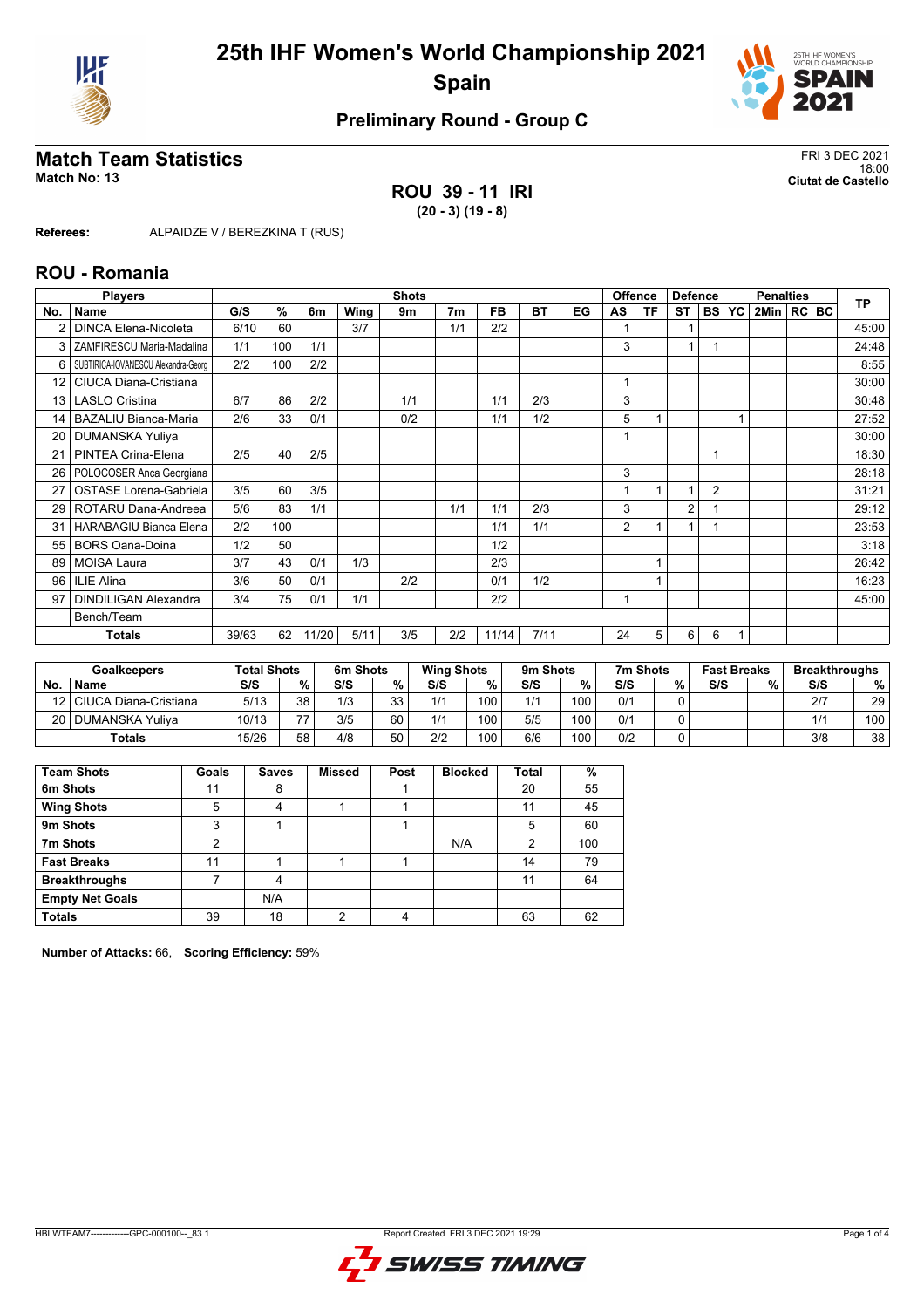



#### **Match Team Statistics** FRI 3 DEC 2021 18:00 **Match No: 13 Ciutat de Castello**

**ROU 39 - 11 IRI (20 - 3) (19 - 8)**

**Referees:** ALPAIDZE V / BEREZKINA T (RUS)

### **ROU - Romania**

| <b>Players</b>            | <b>Shots Distribution</b> |                |             |                                    |                    |            |                                                  |              |                      |  |               |  |  |  |
|---------------------------|---------------------------|----------------|-------------|------------------------------------|--------------------|------------|--------------------------------------------------|--------------|----------------------|--|---------------|--|--|--|
| Goals / Shots             |                           |                |             |                                    |                    |            |                                                  |              |                      |  |               |  |  |  |
| 2 DINCA E                 |                           | 3 ZAMFIRESCU M |             | 6 SUBTIRICA-IOVANESC<br>12 CIUCA D |                    | 13 LASLO C |                                                  | 14 BAZALIU B |                      |  | 20 DUMANSKA Y |  |  |  |
| $\sqrt{3/4}$              | $\overline{1}/1$          |                | 1/1         |                                    | $\sqrt{0/1}$       |            | $\overline{1/1}$ $\overline{1}$ $\overline{0/1}$ |              |                      |  |               |  |  |  |
|                           |                           |                |             |                                    |                    |            |                                                  | 0/1          |                      |  |               |  |  |  |
| $\blacksquare$ 0/1<br>1/1 | $1/1$ $\blacksquare$      |                | $1/1 = 1/1$ |                                    | $\blacksquare$ 3/3 |            | $2/2$ $\blacksquare$ 1/1                         |              | $1/2$ $\blacksquare$ |  |               |  |  |  |
| 1-Missed 1-Post           |                           |                |             |                                    |                    |            |                                                  | 1-Post       |                      |  |               |  |  |  |

| 21 PINTEA C |                      | 26 POLOCOSER A | 27 OSTASE L    |             | 29 ROTARU D |     | 31 HARABAGIU B | 55 BORS O                     | 89 MOISA L       |     |
|-------------|----------------------|----------------|----------------|-------------|-------------|-----|----------------|-------------------------------|------------------|-----|
| 10/1        |                      |                |                | 1/1         |             | 3/3 |                | $\overline{A}$ $\overline{A}$ | $\overline{1/3}$ | 414 |
|             | $0/2$ $\blacksquare$ |                |                |             | 0/1         |     |                |                               |                  |     |
| 2/2         |                      |                | $1 \times 2/2$ | 1/3<br>.1/1 |             | 1/1 | 1/1            | - 11                          | ∣∎ 1/1           | 0/2 |
|             |                      |                |                |             |             |     |                | 1-Missed                      |                  |     |





Saves / Shots

| 2/3 |     | 4/4 |
|-----|-----|-----|
| 0/1 | 1/1 | 1/3 |
| 3/7 | 1/1 | 3/6 |

| 12 CIUCA D       |     |                  |
|------------------|-----|------------------|
|                  |     | $\overline{212}$ |
| 0/1              | 1/1 | 0/2              |
| 1/4              | 1/1 | 0/2              |
| 20 DUMANSKA Y    |     |                  |
|                  |     |                  |
| $\overline{2/3}$ |     | $\overline{2/2}$ |
|                  |     | 1/1              |

2-Missed 4-Post

E Р **Team**

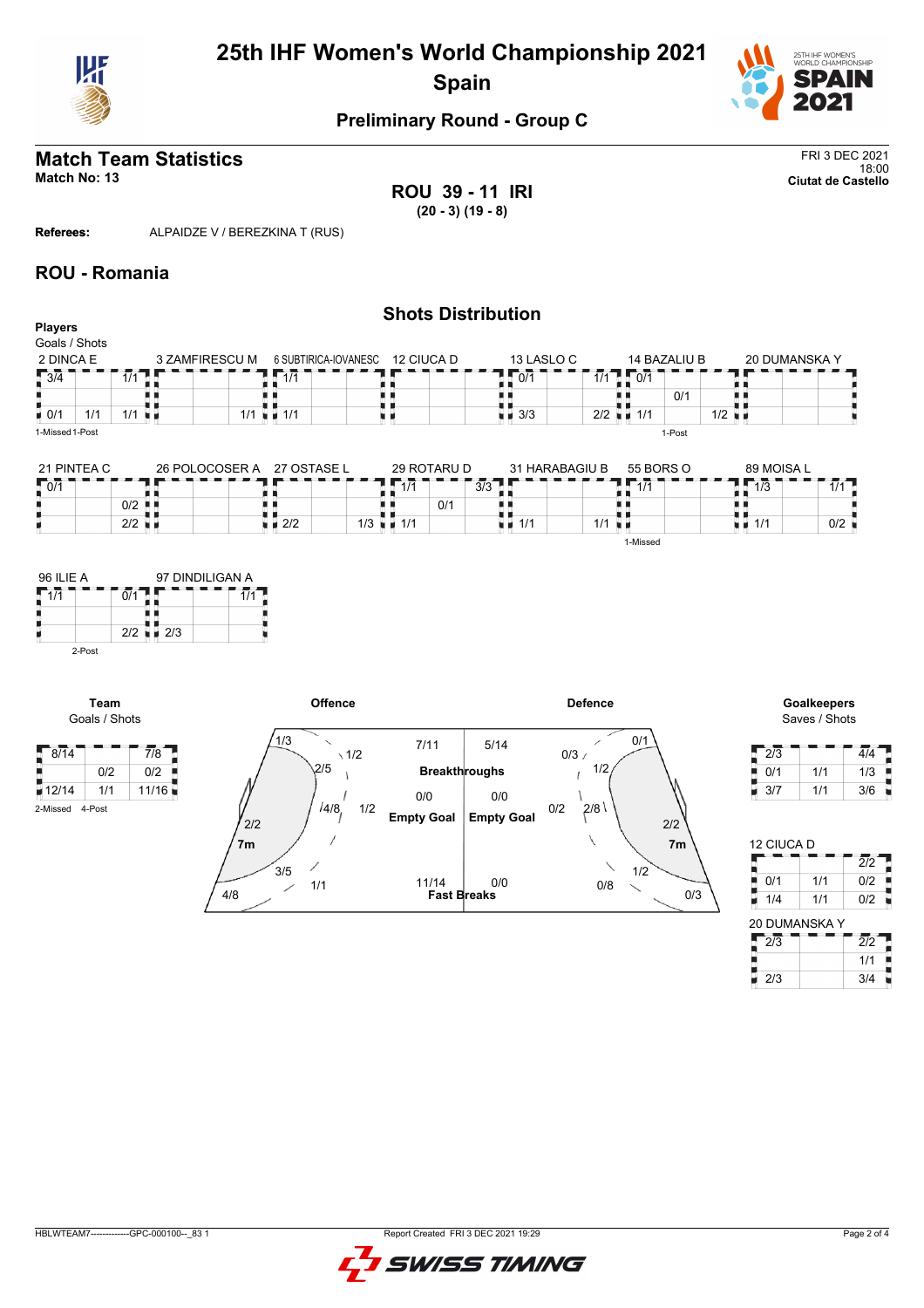



# **Match Team Statistics** FRI 3 DEC 2021<br>18:00

## **ROU 39 - 11 IRI (20 - 3) (19 - 8)**

18:00 **Match No: 13 Ciutat de Castello**

**Referees:** ALPAIDZE V / BEREZKINA T (RUS)

### **IRI - Islamic Republic Of Iran**

|                 | <b>Players</b>              |       |          |      |      | <b>Shots</b> |                |           |      |    |    | Offence        | <b>Defence</b> |           |    | <b>Penalties</b> |  | <b>TP</b> |       |
|-----------------|-----------------------------|-------|----------|------|------|--------------|----------------|-----------|------|----|----|----------------|----------------|-----------|----|------------------|--|-----------|-------|
| No.             | Name                        | G/S   | %        | 6m   | Wing | 9m           | 7 <sub>m</sub> | <b>FB</b> | BT   | EG | AS | ΤF             | <b>ST</b>      | <b>BS</b> | YC | 2Min   RC   BC   |  |           |       |
| $\overline{7}$  | YOUSEFI Maryam              | 1/9   | 11       | 1/2  |      | 0/5          |                |           | 0/2  |    |    | 4              |                |           |    |                  |  |           | 41:55 |
| 8               | <b>ABBASI Nouriveh</b>      | 0/2   | 0        | 0/1  |      |              |                |           | 0/1  |    |    | 1              | $\overline{2}$ |           |    |                  |  |           | 37:33 |
| 9               | NOROUZI KHORZOUGHO Hadiseh  | 0/1   | 0        |      | 0/1  |              |                |           |      |    |    |                |                |           |    |                  |  |           | 35:16 |
| 10              | SHAHSAVARI Atieh            | 1/1   | 100      | 1/1  |      |              |                |           |      |    |    | $\overline{2}$ |                |           |    |                  |  |           | 18:52 |
| 11              | ZARE Shima                  | 0/4   | 0        |      |      | 0/2          |                |           | 0/2  |    |    | $\overline{2}$ |                |           |    |                  |  |           | 17:49 |
| 12              | KHALILI BEHFAR Fatemeh      |       |          |      |      |              |                |           |      |    |    | 1              |                |           |    |                  |  |           | 59:40 |
| 13              | <b>BAPIRI Shaghayegh</b>    | 0/2   | $\Omega$ | 0/1  | 0/1  |              |                |           |      |    |    | и              |                |           |    |                  |  |           | 13:28 |
|                 | VATANPARAST TOOTOONSIZ Mina | 6/9   | 67       | 1/1  |      | 0/1          |                |           | 5/7  |    |    | 7              |                |           |    |                  |  |           | 40:14 |
| 18              | <b>BAZRAFKAN Zeinab</b>     |       |          |      |      |              |                |           |      |    |    |                |                |           |    |                  |  |           | 0:20  |
| 20 <sub>1</sub> | <b>EIZADGASHT Bahar</b>     | 1/2   | 50       |      |      |              | 1/1            |           | 0/1  |    | 4  | 1              |                |           |    |                  |  |           | 25:00 |
| 22              | <b>LAK Haniyeh</b>          |       |          |      |      |              |                |           |      |    |    |                |                |           |    |                  |  |           |       |
| 24 I            | <b>KARIMI Haniyeh</b>       | 0/3   | $\Omega$ | 0/1  | 0/2  |              |                |           |      |    |    |                |                |           |    |                  |  |           | 14:03 |
| 26              | <b>BIDADABDEGAH Soona</b>   | 1/1   | 100      | 1/1  |      |              |                |           |      |    |    | 3              |                |           |    |                  |  |           | 25:08 |
| 27              | <b>KIYANIARA Arezou</b>     | 0/4   | $\Omega$ | 0/2  |      | 0/1          |                |           | 0/1  |    |    | $\overline{2}$ |                |           |    |                  |  |           | 31:42 |
| 64              | ZENDEHBOUDI Negar           | 0/3   | 0        |      |      | 0/3          |                |           |      |    |    |                |                |           |    |                  |  |           | 14:49 |
| 78              | <b>GHASEMI Elnaz</b>        | 1/4   | 25       | 0/2  |      | 0/1          | 1/1            |           |      |    |    |                |                |           |    |                  |  |           | 44:11 |
|                 | Bench/Team                  |       |          |      |      |              |                |           |      |    |    |                |                |           |    |                  |  |           |       |
|                 | <b>Totals</b>               | 11/45 | 24       | 4/12 | 0/4  | 0/13         | 2/2            |           | 5/14 |    | 2  | 24             | $\overline{2}$ |           |    | 2                |  |           |       |

|           | <b>Goalkeepers</b>          | <b>Total Shots</b> |    | 6m Shots |    | <b>Wing Shots</b> |    | 9 <sub>m</sub> Shots |    | 7m Shots |          | <b>Fast Breaks</b> |   | <b>Breakthroughs</b> |    |
|-----------|-----------------------------|--------------------|----|----------|----|-------------------|----|----------------------|----|----------|----------|--------------------|---|----------------------|----|
| <b>No</b> | <b>Name</b>                 | S/S                | %  | S/S      | %  | S/S               | %  | S/S                  | %. | S/S      | %        | S/S                | % | S/S                  | %  |
|           | 12   KHALILI BEHFAR Fatemeh | 18/56              | 32 | 8/19     | 42 | 4/9               | 44 | 1/4                  | 25 | 0/1      | $\Omega$ | 1/12               |   | 4/11                 | 36 |
|           | 18 BAZRAFKAN Zeinab         | 0/1                |    |          |    |                   |    |                      |    | 0/1      | 0        |                    |   |                      |    |
|           | 22   LAK Haniyeh            |                    |    |          |    |                   |    |                      |    |          |          |                    |   |                      |    |
|           | <b>Totals</b>               | 18/57              | 32 | 8/19     | 42 | 4/9               | 44 | 1/4                  | 25 | 0/2      | 0        | 1/12               |   | 4/1                  | 36 |

| <b>Team Shots</b>      | Goals | <b>Saves</b> | <b>Missed</b> | Post | <b>Blocked</b> | <b>Total</b> | %   |
|------------------------|-------|--------------|---------------|------|----------------|--------------|-----|
| 6m Shots               | 4     |              | っ             |      |                | 12           | 33  |
| <b>Wing Shots</b>      |       | 2            |               |      |                |              |     |
| 9m Shots               |       | 6            |               | າ    |                | 13           |     |
| 7m Shots               | 2     |              |               |      | N/A            | 2            | 100 |
| <b>Fast Breaks</b>     |       |              |               |      |                |              |     |
| <b>Breakthroughs</b>   | 5     | 3            | 4             |      |                | 14           | 36  |
| <b>Empty Net Goals</b> |       | N/A          |               |      |                |              |     |
| <b>Totals</b>          | 11    | 15           | 8             |      | 6              | 45           | 24  |

**Number of Attacks:** 66, **Scoring Efficiency:** 17%